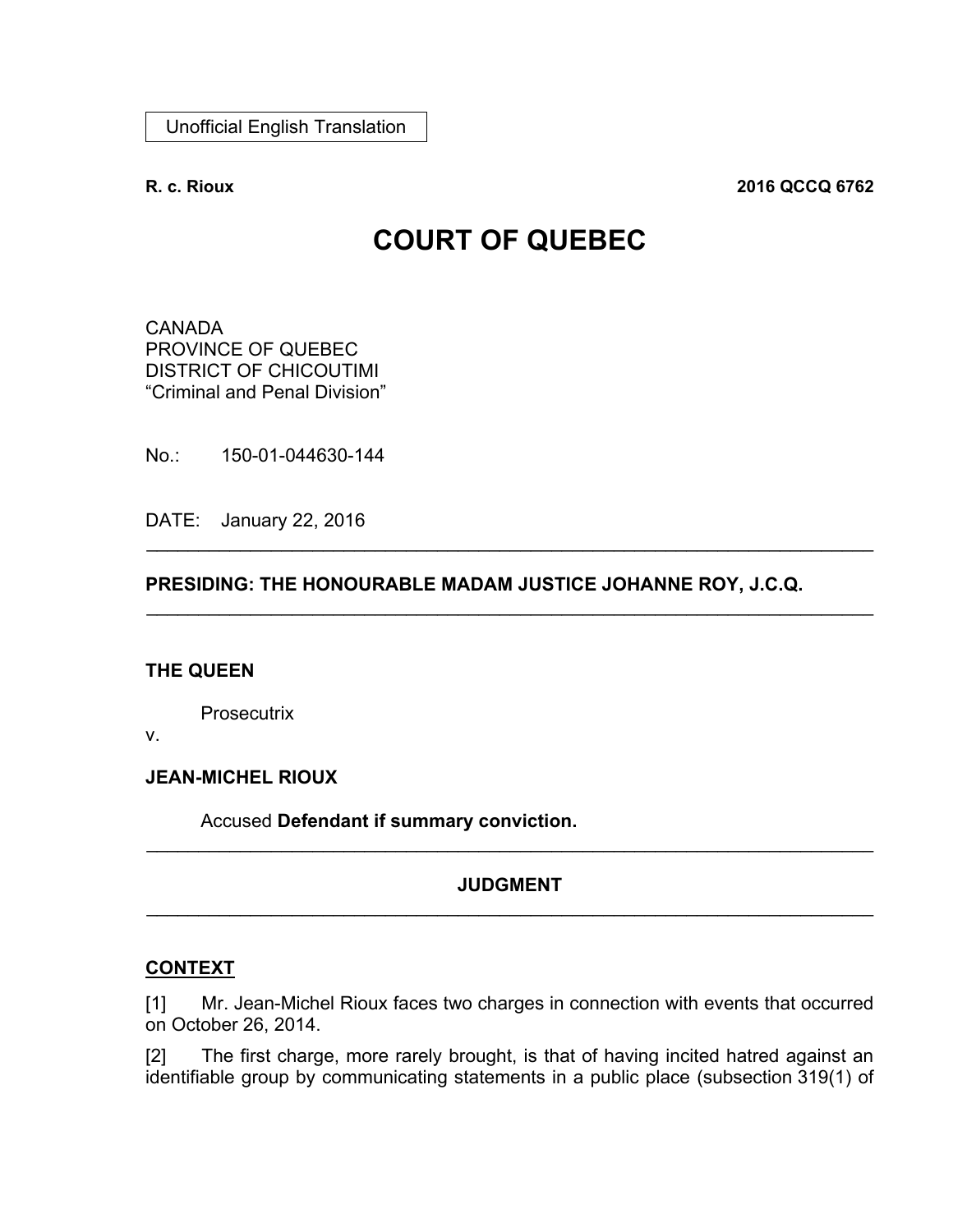the *Criminal Code*), and the second is that of having uttered threats to cause death or bodily harm to ethnic groups (paragraphs 264.1(1)(a) and 264.1(2)(*a*) *Cr. C.*).

[3] Counsel agreed to proceed solely with documentary evidence, followed by their respective submissions.

[4] The impugned statements were made on October 26, 2014, when the accused,Jean-Michel Rioux, made comments on the Facebook page of TVA News, as he took part in a discussion forum.

[5] The Crown's evidence consists of two elements:

(1) a CD comprising three files which represent and contain Rioux's Facebook profile and the discussions and comments written on the Facebook page of TVA News during the day of October 26, 2014, particularly between 1 p.m. and 6 p.m., and

(2) the accused's written statement, agreed to and signed in the presence of police officers on October 29, 2014.

[6] To understand the facts, it will be helpful to reproduce excerpts from the comments written on the Facebook page of TVA News.

[7] The first page shows a photo of two men and the following text:<sup>[1](#page-1-0)</sup>

[TRANSLATION]

Two Montreal imams unequivocally condemn the murders of the two Canadian soldiers. "A cowardly attack, by cruel persons," they said.

They want to continue to be heard.

[8] Many signs of approval (likes) follow the title and the comments.

[9] Without relating them exhaustively, it is worth quoting some of these comments to understand the meaning of the discussions: $^{\rm 2}$  $^{\rm 2}$  $^{\rm 2}$ 

[TRANSLATION]

- Muslims don't have to justify themselves to imbeciles.
- WHAT?! Not all Muslims are terrorists?! I thought the 1.6 billion Muslims, close to 30% of all the people in the world, were terrorists!!! What a shock!!

<span id="page-1-1"></span><span id="page-1-0"></span><sup>&</sup>lt;sup>1</sup> Exhibit P-1, J.-M. Rioux conversations file.

<sup>2</sup> *Ibid*.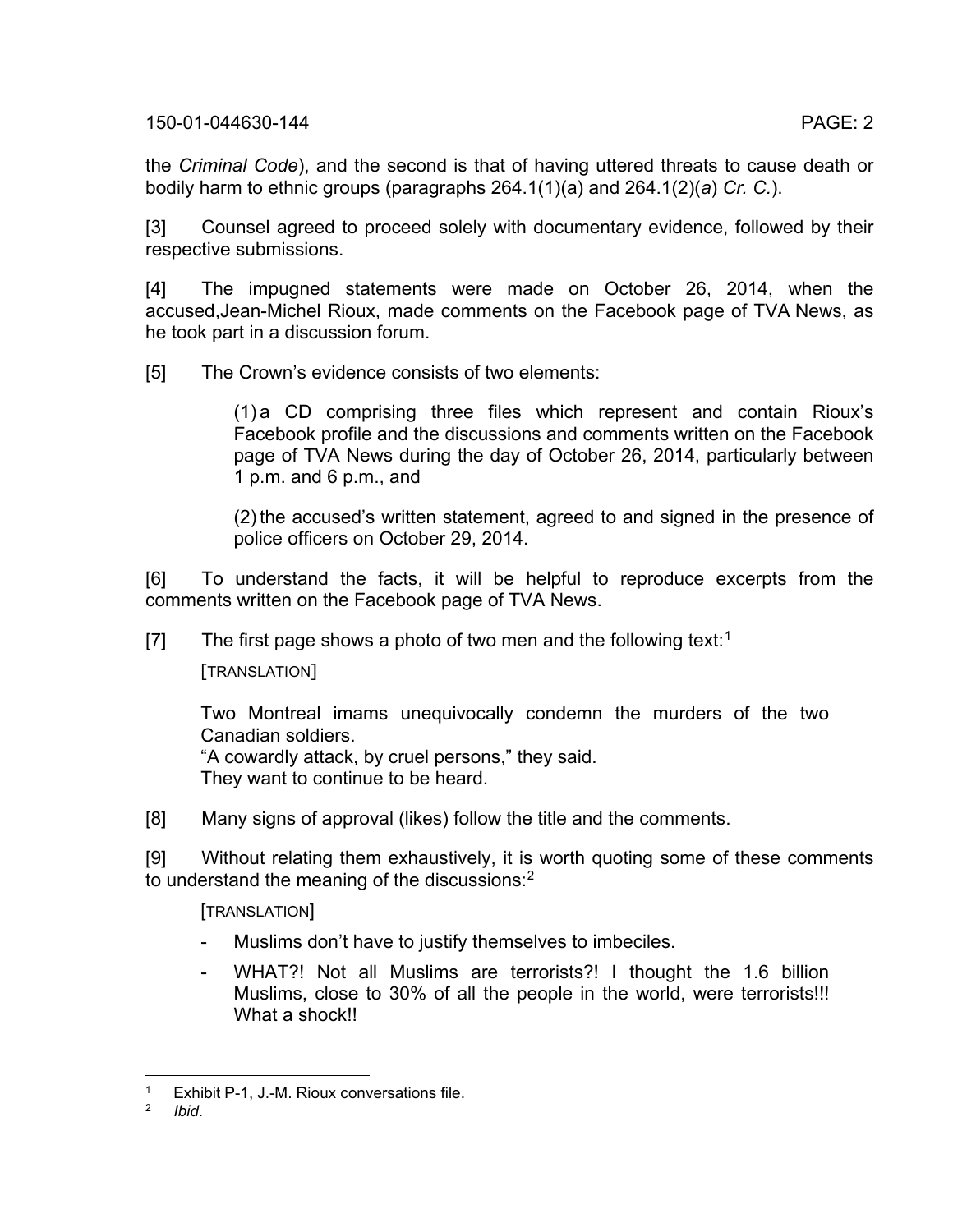No, seriously, people who think they're all sick in the head have a small judgment/education problem... or they're just Islamophobes...

- No need for proof. You just have to be uneducated and racist to believe that everyone's in the same boat! The media doesn't help.
- I'm ashamed of the close-minded Quebecers who denounce all Muslims. They're not all radicals with the same views. Look, in 2014, we should be able to have judgment and join together to fight radicals.

[10] Several comments of this nature were expressed until 1:39 p.m., when Mr. Rioux ioined the discussion:<sup>[3](#page-2-0)</sup>

[TRANSLATION]

# (J.-M.R.) **I can't wait to get my hunting licence so that I can stick their fucking heads on my truck hood!!!!**

[11] His comment gave rise to a discussion:

[TRANSLATION]

- Hmmm, nice death threat, your comment.
- (J.-M.R.) **Obviously you couldn't tell the difference between a wet fart and skid marks!**
- That's right, their heads on a truck hood.

Truck hood, perfect.

- (J.-M.R.) **That's what it is to be a Quebecer, my friend! Come into my house! Go into my fridge! Etc.!! But don't start talking louder than me in my house 'cause I'll kick your ass home!! It's come to kicks for your info by the way!!**
- Calm down lol.
- You're a real ignorant and insignificant imbecile.
- (J.-M.R.) **Gutless, ignorant and insignificant! You're a wimp and a weakling! When they take over and your kids go to school with a bunch of turbans, you won't find it so funny!!**
- Go on being a victim of the law like the dependent slave that you are.
- A death threat and another murderer in the making and you talk about them.
- Makes you wonder who the extremist is.

<span id="page-2-0"></span><sup>3</sup> *Ibid*.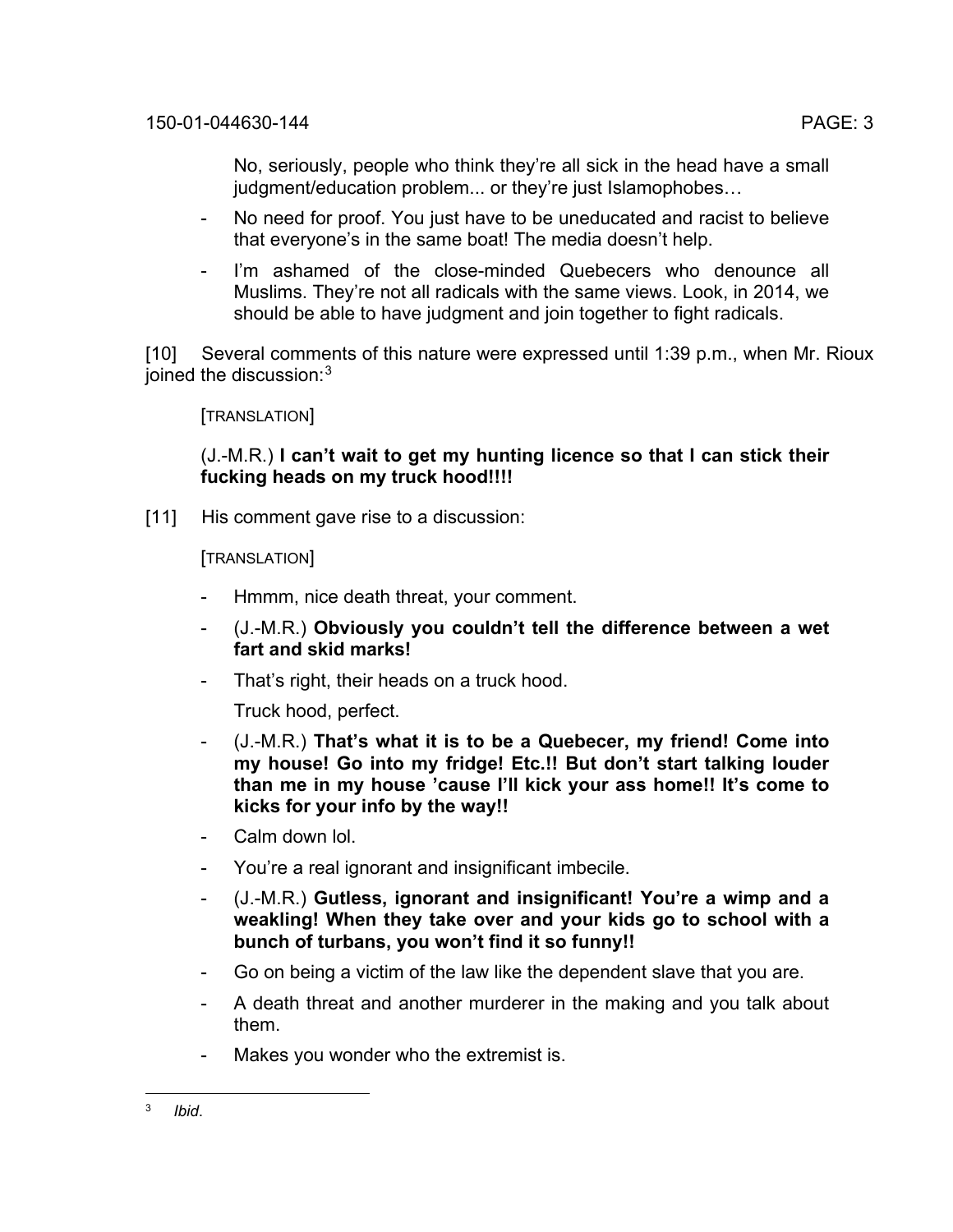- (J.-M.R.) **No, no! I'm waiting for my hunting licence. :)**
- [12] Other comments were made between [4](#page-3-0):47 p.m. and 5:33 p.m.:<sup>4</sup>

**[**TRANSLATION**]**

- (J.-M.R.) **We're going to exterminate your sub-race. :) Thank you. Good evening.**
- Jean Michel, sub-race, you know it's them who invented science and numbers, you idiot.
- (J.-M.R.) **Damn I can't wait to get my licence!!**
- With what you're writing you'll be in jail long before you get your licence. You need help.
- (J.-M.R.) **You're not too nervous you little chicken shit, eh!**
- I'd shut up with your idiotic mentality.
- Rayane, you stole science and numbers from other civilizations like the Persians and the Greeks among others. Not to mention that people know you're imposters, you burned the Library of Alexandria. You invented nothing apart from camel urine, which for you is an antibiotic.
- (J.-M.R.) **Hahahahaha what a fucking stupid people! That's all you can come up with!!**
- [13] Mr. Rioux made a brief statement on October 29, 2014: [5](#page-3-1)

[TRANSLATION]

- Q.: What do you have to say about the comments you made on Facebook on October 26, 2014, concerning the report on TVA News?
- A.: I was just fooling around. I came across this news by chance and I decided to make a comment which I copied from another person and which I found funny which I saw on the same site. When I saw the comments on my comment, I panicked. As for my other comments that followed, they come from me but I didn't believe them. I wouldn't harm a fly. I was overwhelmed by the turn of events. I never comment on Facebook, I don't follow the news. I wasn't thinking.
- Q.: What sub-race were you talking about?
- A.: I have no idea, I just threw those words out there.

<span id="page-3-1"></span><span id="page-3-0"></span> $\frac{4}{5}$  *Ibid.* 

Exhibit P-2.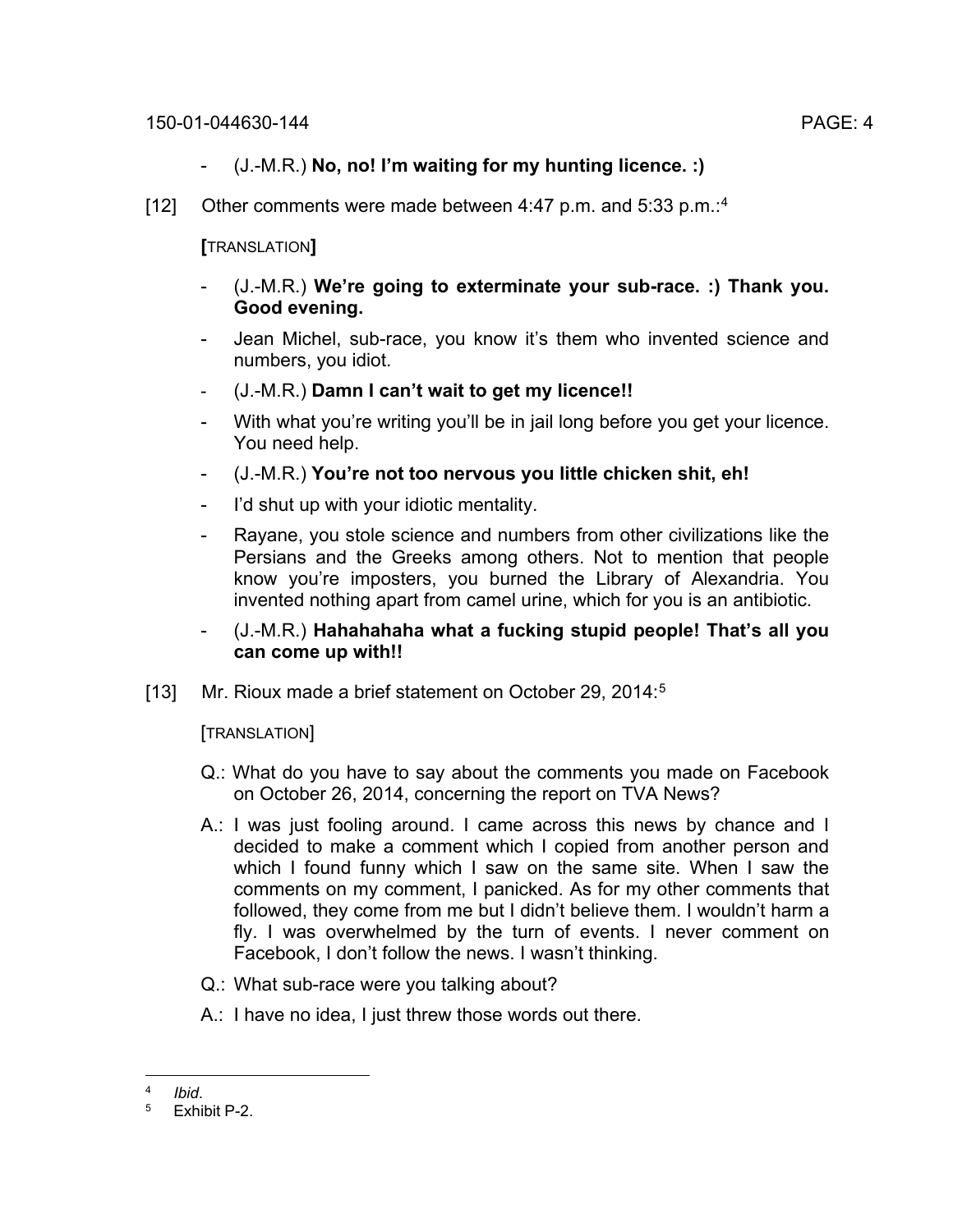# **ANALYSIS AND DECISION**

- 1. PUBLIC INCITEMENT TO HATRED, s. 319 *Cr. C.*
- [14] The unusual nature of this provision warrants its reproduction here:

319 (1) Every one who, by communicating statements in any public place, incites hatred against any identifiable group where such incitement is likely to lead to a breach of the peace is guilty of

(a) an indictable offence and is liable to imprisonment for a term not exceeding two years; or

(b) an offence punishable on summary conviction.

(2) Every one who, by communicating statements, other than in private conversation, wilfully promotes hatred against any identifiable group is guilty of

(a) an indictable offence and is liable to imprisonment for a term not exceeding two years; or

(b) an offence punishable on summary conviction.

# 1.1. APPLICABLE LEGAL PRINCIPLES

[15] The charge brought refers to subsection 319(1), which requires that the following essential elements be established:

- the communication of statements that incite hatred
- in a public place
- against an identifiable group
- where such incitement is likely to lead to a breach of the peace.

[16] In *Mugesera v*. *Canada (Minister of Citizenship and Immigration)*, the Supreme Court considered an offence under subsection (1) less serious than that of wilfully promoting hatred under subsection (2):

In a passage in R. v. Buzzanga and Durocher (1979), 49 C.C.C. (2d) 369 (Ont. C.A.), at pp. 384-85, cited with approval by this Court in Keegstra, Martin J.A. compared the two subsections of s. 319 and concluded that the guilty mind required by subs. (1) is something less than intentional promotion of hatred. On the other hand, the use of the word "wilfully" in subs. (2) suggests that the offence is made out only if the accused had as a conscious purpose the promotion of hatred against the identifiable group, or if he or she foresaw that the promotion of hatred against that group was certain to result and nevertheless communicated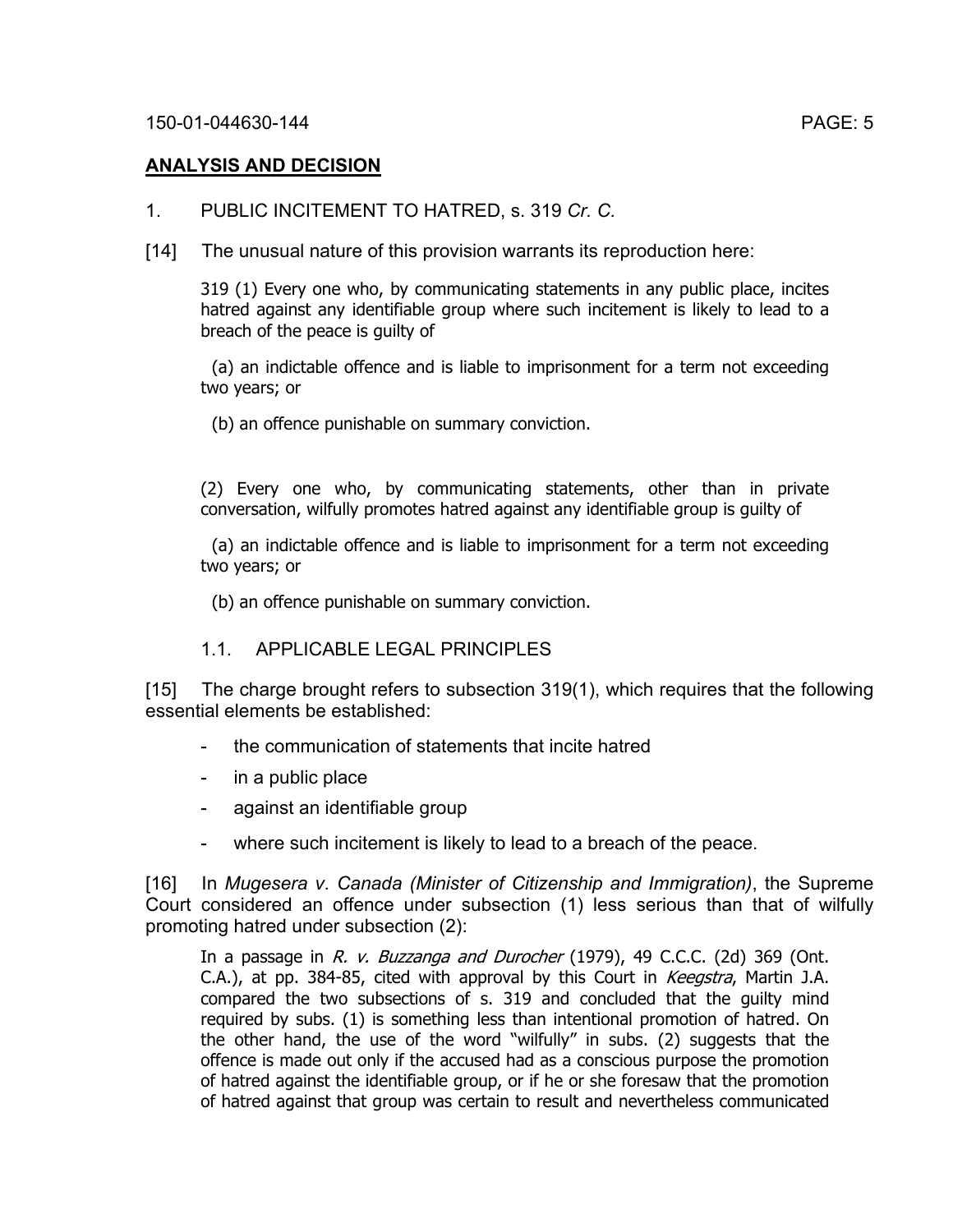the statements. Although the causal connection need not be proven, the speaker must desire that the message stir up hatred.<sup>[6](#page-5-0)</sup>

[17] To determine whether the statements promote hatred, the Court must consider them objectively, bearing a number of factors in mind:

As is the case with the crime of incitement to genocide, the crime of incitement to hatred requires the trier of fact to consider the speech objectively but with regard for the circumstances in which the speech was given, the manner and tone used, and the persons to whom the message was addressed.<sup>[7](#page-5-1)</sup>

[18] A determination that the statements promoted hatred does not require proof that the communication caused actual hatred. $^8$  $^8$ 

[19] The statements must target an identifiable group as defined in subsection 318(4) *Cr. C*.:

... *identifiable group* means any section of the public distinguished by colour, race, religion, national or ethnic origin, age, sex, sexual orientation, or mental or physical disability.

[20] Identification of the targeted group arose in *R. v*. *Krymowski*, where the Supreme Court reiterated the items of evidence to be considered:

It was incumbent upon the trial judge to look at the totality of the evidence and draw appropriate inferences to determine whether the respondents intended to target "any section of the public distinguished by colour, race, religion or ethnic origin", in this case, the Roma people. Several items of evidence potentially related to this issue.<sup>[9](#page-5-3)</sup>

[21] The concept of breach of the peace is not defined in the *Criminal Code* and remains imprecise.

[22] In *R. v. Kerr*,<sup>[10](#page-5-4)</sup> the Supreme Court cited author Pierre Lapointe's definition of public peace:

… [TRANSLATION] The concept of public peace is at the very least imprecise. Since Parliament mentions this notion as well as that of committing an offence, it covers a situation broader than a contravention of the *Criminal Code*.<sup>[11](#page-5-5)</sup>

<span id="page-5-0"></span><sup>6</sup> *Mugesera v*. *Canada (Minister of Citizenship and Immigration)*, [2005] 2 S.C.R. 100, at para. 104.

<span id="page-5-1"></span><sup>7</sup> *Ibid*. at para. 106.

<sup>8</sup> *Ibid*. at para. 102.

<span id="page-5-4"></span><span id="page-5-3"></span><span id="page-5-2"></span><sup>9</sup> *R. v*. *Krymowski,* [2005] 1 S.C.R. 101 at para. 19.

<sup>10</sup> *R. v*. *Kerr*, [2004] 2 S.C.R. 371 at para. 36.

<span id="page-5-5"></span><sup>11</sup> Pierre Lapointe, "Les infractions criminelles" in Barreau du Québec, *Collection de droit 2002-2003*, vol. 11, *Droit pénal : Infractions, moyens de défense et peine* (2003), ch. II, 55 at 75.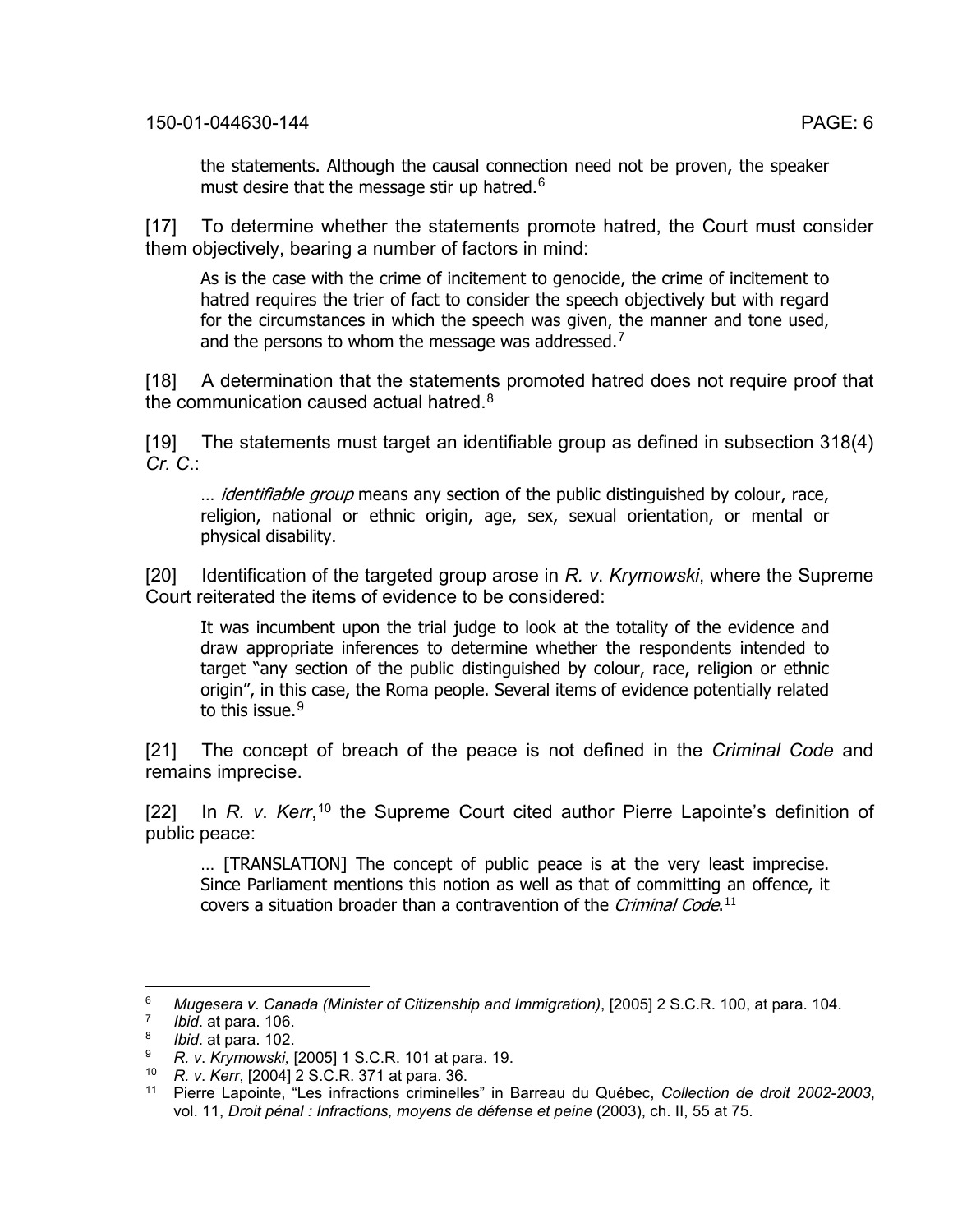[23] More recently, the authors of JurisClasseur Québec attempted to define what constitutes a breach of the peace:  $12$ 

[TRANSLATION]

### (d) Breach of the peace

15. Definition – Because of the many definitions found in the case law and because of the silence of the *Criminal Code* on this subject, it is not easy to define precisely what constitutes a breach of the peace. Some guidelines emerge, however, in the jurisprudence. First, the concepts of criminal offence and breach of the peace, although related, are not interchangeable: not all criminal offences constitute a breach of the peace, and a breach of the peace is not necessarily a crime.

According to the Court of Appeal for Ontario, a breach of the peace is conduct that causes or is likely to cause harm to an individual; however, it does not include conduct that is simply deemed offensive, troublesome or vaguely threatening. Relying on English case law, other courts have found it to cover a broader range of conduct. For example, a breach of the peace could include conduct that causes or is likely to cause damage to the property of an individual in its presence, or a situation where a person fears that such damage will occur during an assault, a fight, a riot, an unlawful assembly or any other disturbance. …

[Citations omitted.]

# 1.2. APPLICATION TO THE CASE AT BAR

[24] The statements communicated by the accused constitute speech that incites hatred.

[25] According to the Supreme Court:

Within the meaning of s. 319, "hatred" connotes "emotion of an intense and extreme nature that is clearly associated with vilification and detestation": Keegstra, at p. 777. Only the most intense forms of dislike fall within the ambit of this offence.<sup>[13](#page-6-1)</sup>

[26] The language used, the images suggested, the repetition of the words and the violent writing style are persuasive evidence of this element.

[27] Of all the comments, Rioux's stand out clearly for their expression of profound contempt, made without any openness to or interest in discussion but solely to convey with violent language and brutal imagery all the resentment he feels towards the group in question.

<span id="page-6-0"></span><sup>&</sup>lt;sup>12</sup> Ariane Gagnon-Rocque & Jessy Héroux, "Fascicule  $5$  – Arrestation" in JurisClasseur Québec – Preuve et procédure pénales (current as of October 15, 2014), at para. 15.

<span id="page-6-1"></span><sup>13</sup> *Mugesera v*. *Canada*, *supra* note 6 at para. 101; *R. v*. *Keegstra*, [1990] 3 S.C.R. 697 at 777.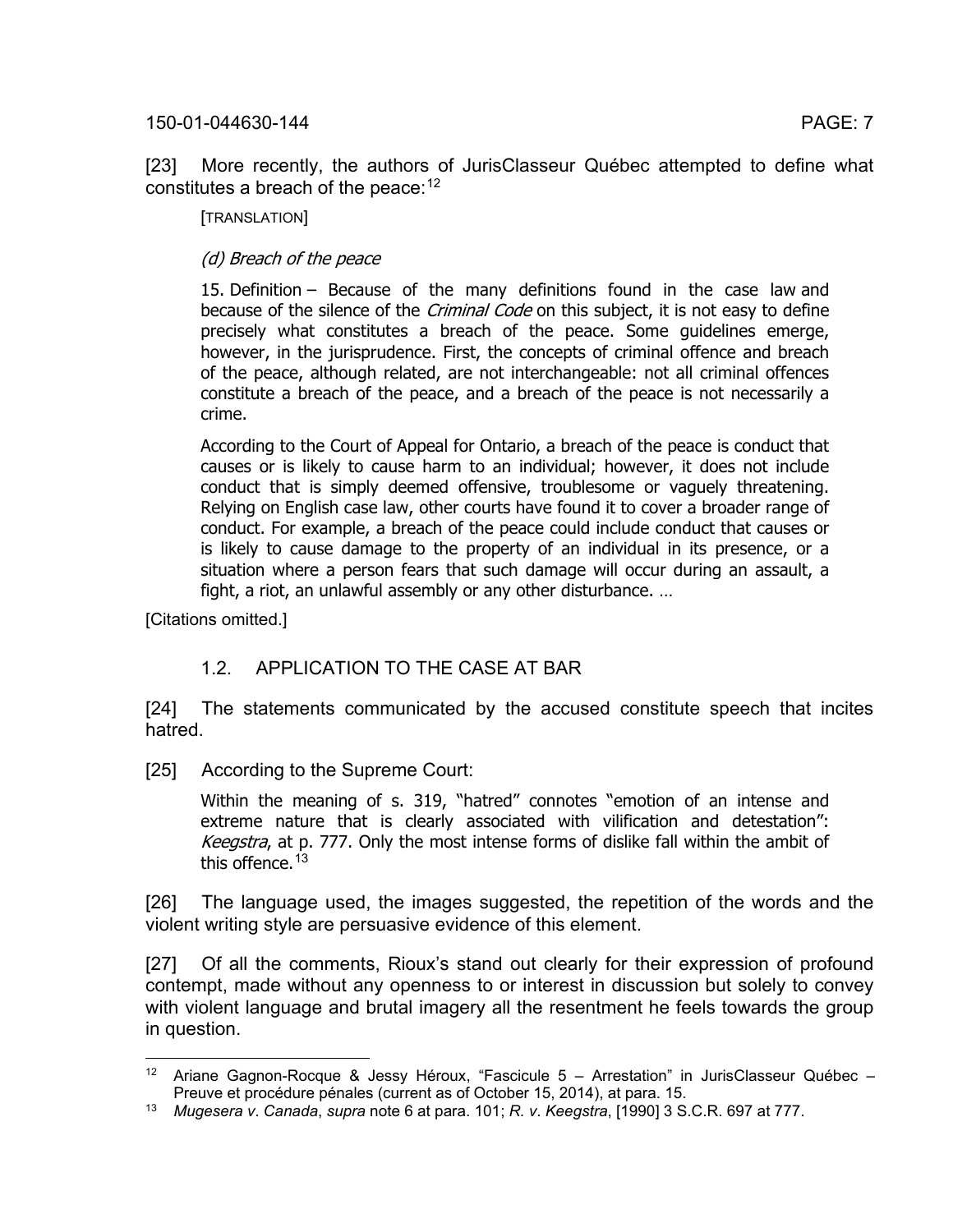[28] The spontaneous reactions of the other participants confirm the feelings of fear, dismay and disapproval elicited by the accused's statements.

[29] Objectively, these statements constitute incitement to hatred.

[30] The statements must be made in a "public place". This concept is defined in the same provision as including "any place to which the public have access as of right or by invitation, express or implied".[14](#page-7-0)

[31] The defence did not dispute that a public discussion site with no access restrictions meets this definition.

[32] The main argument of the defence is that the evidence does not establish, beyond a reasonable doubt, the group targeted by the statements.

[33] It should be noted that the accused has no burden; rather, it is up to the Crown to prove each of the essential elements, beyond any reasonable doubt.

[34] Since the defence's argument is based on the assertions in the statement, the Court must consider these assertions not in isolation but in light of the evidence as a whole.

[35] In his brief statement, the accused said that he does not follow the news, that he was unaccustomed to using such language and copied a comment by chance, that he had no idea of the sub-race he was referring to, and that he panicked when he read the comments his assertions elicited.

[36] After considering all the evidence, the Court does not accept the accused's version.

[37] Before the accused joined the discussion, almost all of the comments made refer to persons of the Muslim faith, with multiple direct references to the noun and adjective Muslim.

[38] The texts also include references to the Muslim religion and the Muslim community, to Islam and to Islamophobia.

[39] These numerous comments leave no doubt as to their subject, at the heart of which are the Muslim religion and its followers.

[40] Furthermore, they flow logically from the title and the subject of the news.

<span id="page-7-0"></span><sup>14</sup> Section 319(7) *Cr. C*.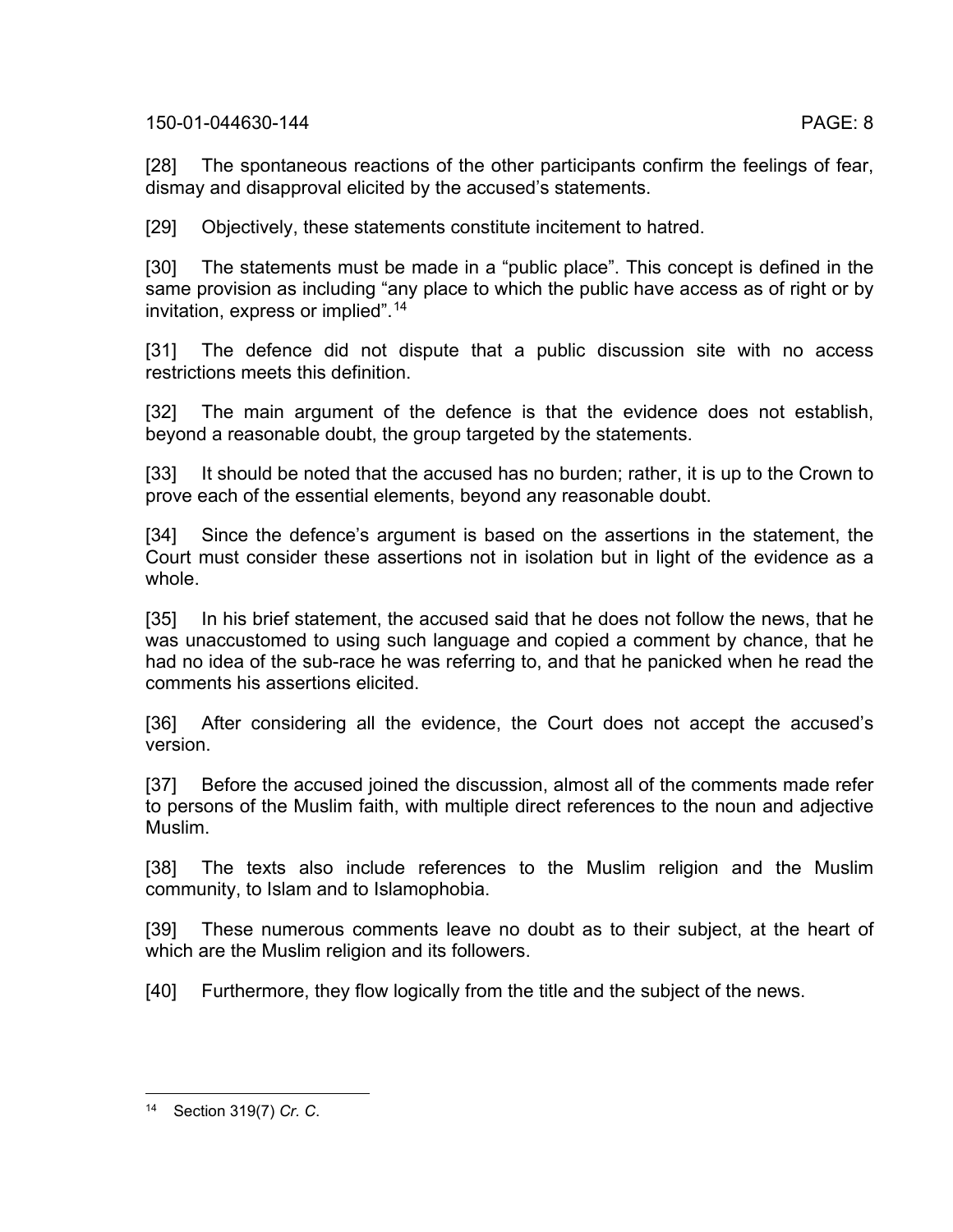[41] The accused's first assertion and all his subsequent assertions are consistent with the chronology of the discussion and, in each case, are a reply to the comments made in response to his remarks.

[42] The coherence and the variety of his remarks contradict his statement that he copied the comment from another person, without knowing the news and without knowing what he was talking about.

[43] If the accused did not know the subject he was talking about, he would have had to copy not just one comment but many, since he made more than one, in different ways.

[44] The situation would have been different if the accused had made only one comment, but between 1:39 p.m. and 5:33 p.m. he made about ten.

[45] He admits to being the author of the other comments:

# [TRANSLATION]

As for my other comments that followed, they come from me but I didn't believe them.[15](#page-8-0)

[46] Far from showing a sense of panic, his statements are made with hostility and persistence, as he repeatedly shares his intolerant views with his discussion partners.

[47] There is nothing to even suggest that the accused was in any way intimidated by the criticisms levied at him in very clear terms.

[48] An analysis of the different statements and the relevance, in the sense of consistency, of the accused's comments make it impossible to conclude that the accused did not know the subject of the discussion, namely, Muslims.

[49] His racist comment about people who come into his home, who help themselves from his refrigerator, and who deserve to be forcefully sent home includes a specific reference to an immigrant.

[50] The use of the expression sub-race, considering the way in which the comments and the discussion unfolded, helps identify the group targeted by the accused's statements.

[51] Even though the reference to turbans is not exclusive to Muslims, it is further evidence of the accused's target.

<span id="page-8-0"></span><sup>15</sup> *Supra* note 5.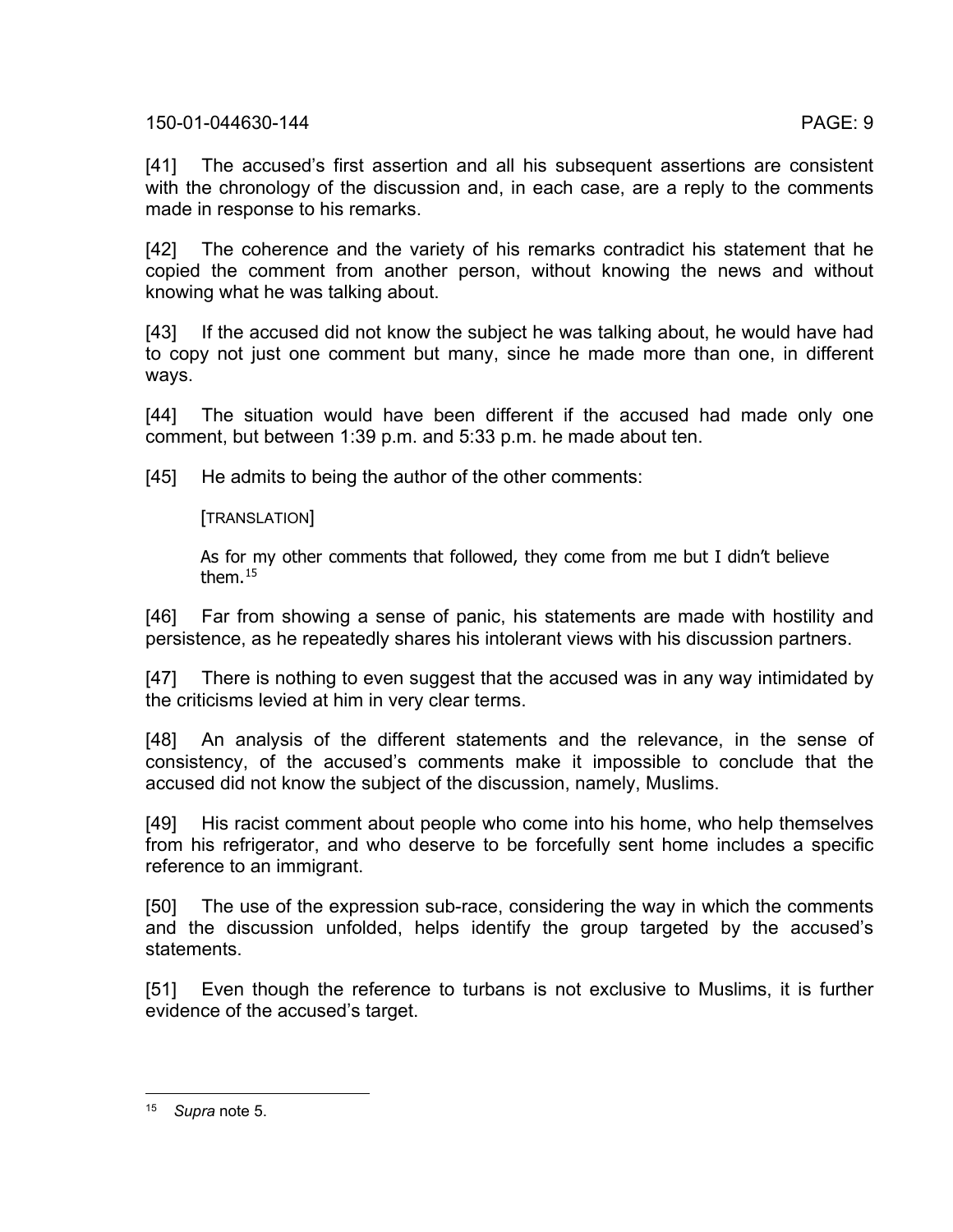[52] All these elements, the direct reference made by the other participants to Muslims, the interjection of comments consistent with the different remarks made, and the statements, including the reference to turbans and to a sub-race, eliminate all doubt as to the group targeted by the accused's statements.

[53] The defence argues that there was no intention to incite hatred likely to lead to a breach of the peace.

[54] The accused does not deny having actually written the statements in question, nor does he offer a different interpretation; he simply says that the opinions expressed are not his and that he is not a violent person.

[55] The distinction that the accused is trying to establish could have served as a defence to the offence of wilful promotion of hatred, but it has no bearing on the intention required for the offence charged against him.

[56] The Court concludes that the violence of the comments made, the persistent sharing of intolerant views to the point of suggesting the use of force, and the clearly expressed insults directed at those who would instead welcome members of the Muslim community with openness and respect are likely to lead to a breach of the peace.

[57] In fact, many of the replies to the accused show feelings of violence and of threat elicited by the accused's comments.

[58] For all the reasons stated objectively above, the form of the comments, the persistent effort to persuade, and the images suggested by the accused's remarks meet all the essential criteria for this offence.

[59] The accused is convicted of the offence described in the first charge.

# 2. THREAT TO CAUSE DEATH OR BODILY INJURY TO ETHNIC GROUPS

# 2.1. APPLICABLE LEGAL PRINCIPLES

[60] In 2013, in *R. v*. *O'Brien*, the Supreme Court reiterated what constitutes the *actus reus* and the *mens rea* of the offence, as they had been defined in *Clemente*: [16](#page-9-0)

Under the present section the *actus reus* of the offence is the uttering of threats of death or serious bodily harm. The *mens rea* is that the words be spoken or written as a threat to cause death or serious bodily harm; that is, they were meant to intimidate or to be taken seriously.<sup>[17](#page-9-1)</sup> [emphasis omitted]

<span id="page-9-0"></span><sup>16</sup> *R. v*. *Clemente*, [1994] 2 S.C.R. 758 at 763.

<span id="page-9-1"></span><sup>17</sup> *R. v*. *O'Brien*, [2013] 1 S.C.R. 7 at para. 7.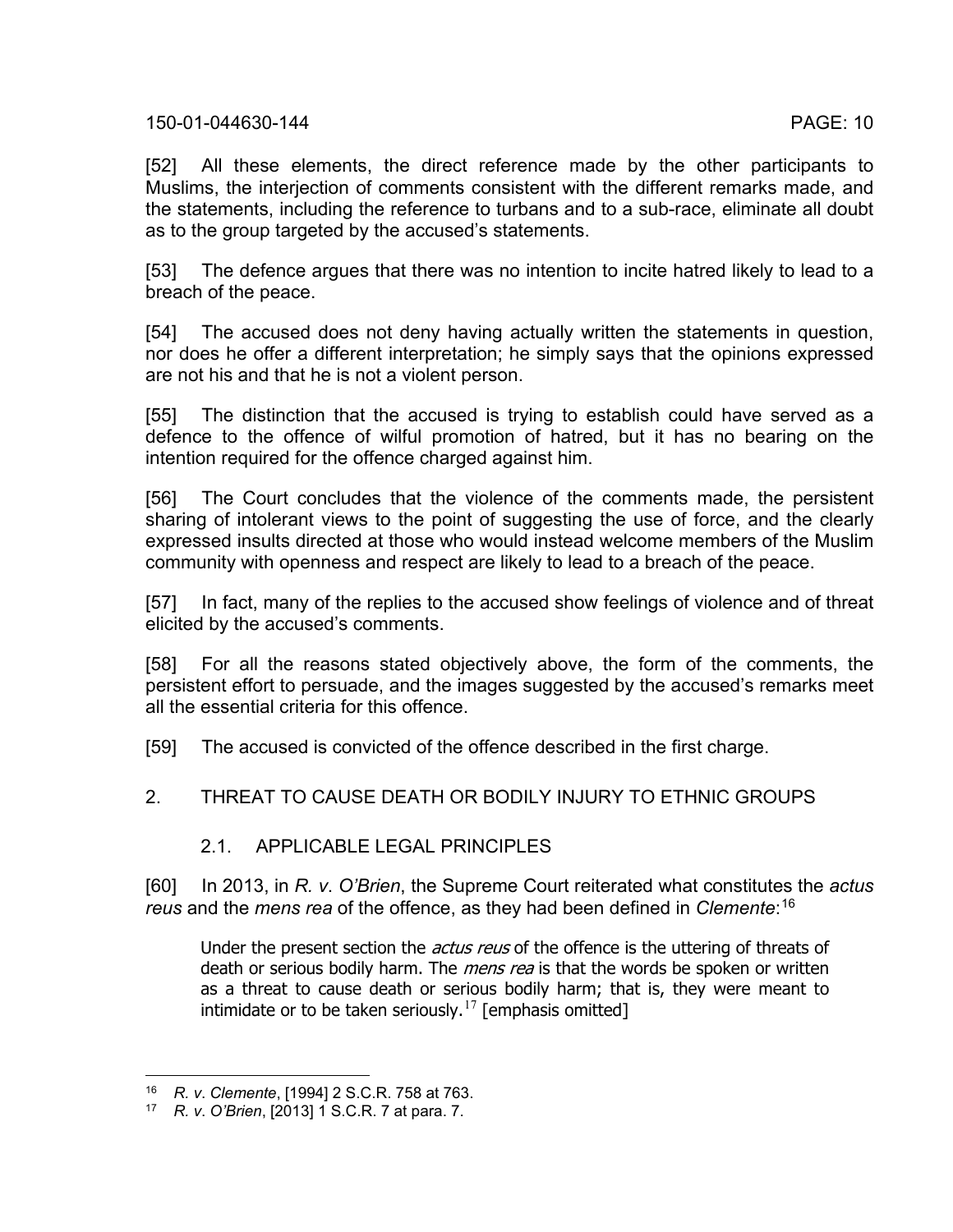[61] In *R. v*. *McRae*, it is established that determining the nature of the comments made by the accused is a question of law that must be decided according to the reasonable person standard:

[13] Thus, the legal question of whether the accused uttered a threat of death or bodily harm turns solely on the meaning that a reasonable person would attach to the words viewed in the circumstances in which they were uttered or conveyed. …

[14] The reasonable person standard must be applied in light of the particular circumstances of a case. …

It follows that a reasonable person considering whether the impugned words amount to a threat at law is one who is objective, fully-informed, right-minded, dispassionate, practical and realistic.[18](#page-10-0)

[Emphasis omitted.]

[62] The requisite *mens rea* is one of specific intent, as the Quebec Court of Appeal reiterated in *Dulac v. R.*:

[TRANSLATION]

The person charged with this offence must therefore have the intention to intimidate, arouse fear, or have the threat taken seriously. What we have here is a specific intent rather than a general intent. [19](#page-10-1)

### 2.2. APPLICATION TO THE CASE AT BAR

[63] There is no evidence of either the wrongful act or the required degree of intent.

[64] There is a fundamental difference between making comments that are hateful in nature and encourage the sharing of this negative feeling, and making statements that constitute a threat.

[65] The image used by the accused of resorting to decapitation and dismembering the victim as though he were a trophy is an example of this difference.

[66] The comment reflects a feeling of hatred without, however, constituting an actual threat, given the manner in which the idea is expressed, such as, for example, the reservation about obtaining a licence.

[67] It must nevertheless be admitted that the comment about exterminating the subrace is closer to the wrongful act in question, although it does not fundamentally change the scope of the discourse.

<span id="page-10-1"></span><span id="page-10-0"></span><sup>18</sup> *R. v*. *McRae*, [2013] 3 S.C.R. 931 at paras. 13 and 14.

<sup>19</sup> *Dulac v*. *R.*, 2015 QCCA 1625 at para. 4.